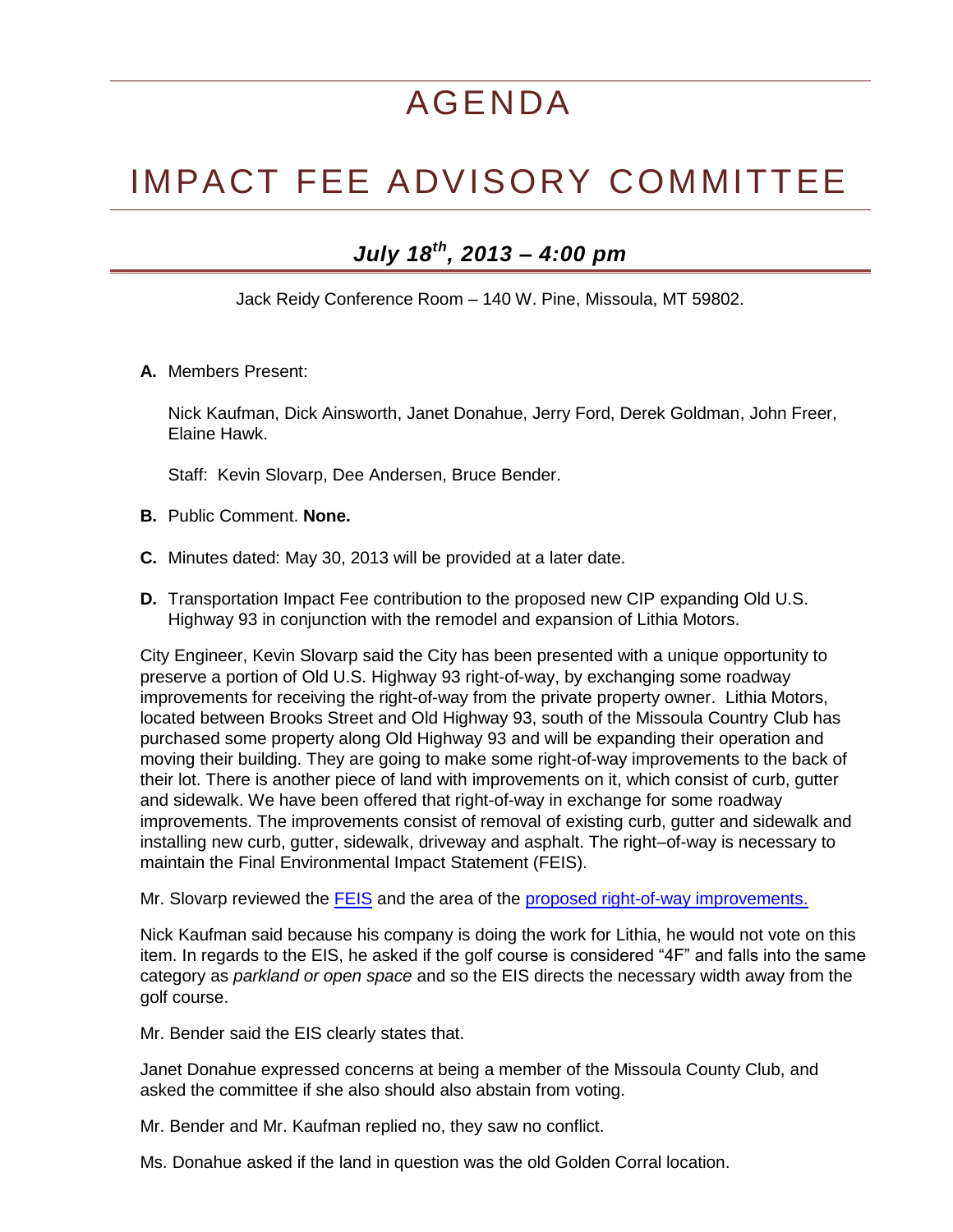Mr. Slovarp said yes.

The committee discussed the current right-of-way and the area around the old Golden Corral.

Mr. Slovarp said he spoke with Jeff Smith of WGM and Lithia Motors is ok with granting the right-of-way and not actually having the City make the improvements until a later date, which is what Council man Jaffe had suggested. There is existing infrastructure and is not planned to be removed immediately. The Lithia improvements will be farther to the south and when the FEIS gets built then the City will make the proposed roadway improvements.

Dick Ainsworth commented that we will ultimately need to obtain the right-of- way from adjacent property owners as well.

Bruce Bender said the likely hood of getting federal money for this is slim; the 20 year plan was not funded. The signals may get federally funded. We may have to bring in the CIP and have the project sitting out there for 5 years.

Ms. Donahue asked Mr. Bender if the committee was being asked to approve impact fee expenditures today.

Mr. Bender said Administration would prefer you take action today incase things change. He asked the committee if conceptually speaking, they agree with this?

Mr. Kaufman stated that his preference is that the committee should pass a motion to expend the funds.

Ms. Donahue suggested the committee make their recommend approval contingent upon an agreement with Lithia.

Mr. Bender said we also need to get approval from Council.

Mr. Kaufman suggested that since it's a vacant piece of property they give value to the easement and when the construction needs to be built, the City can find funding.

Mr. Slovarp reviewed the impact fee [criteria and calculation](http://www.ci.missoula.mt.us/DocumentCenter/View/22834) which actually puts the project at more than the standard  $1/3<sup>rd</sup>$  impact fee contribution. He then discussed the future Average Daily Traffic (ADT) for that area. Currently, it is estimated to be 3,700. In 2025, without the implementation of the preferred alternative the estimated ADT will be \$8,520. If the improvements go in and we have a new link to Reserve Street he said the ADT on Old Highway 93 is projected to be 20,300.

Mr. Bender stated that with this increased capacity, it puts the calculation at closer 75-95% of impact fee contribution.

Derek Goldman asked what the Council decision was.

Mr. Bender said it was held in committee as Mr. Jaffe wanted to know if the City could still obtain the needed right-of-way, yet put off the improvements until the preferred alternative was constructed and complete the whole project at the same time with a potential of federal money.

Jerry Ford asked how many feet of right-of-way are being considered.

Mr. Slovarp responded that there is approximately 2,250 square feet. The cost of construction and demo and estimated value of the right-of-way is somewhere between \$50,000 - \$60,000. He said the proposed funding mechanism would be \$25,000 gas tax and 25,000 Transportation Impact Fees.

Mr. Ford asked what price the land was being valued at.

Mr. Slovarp said at \$31 per square foot.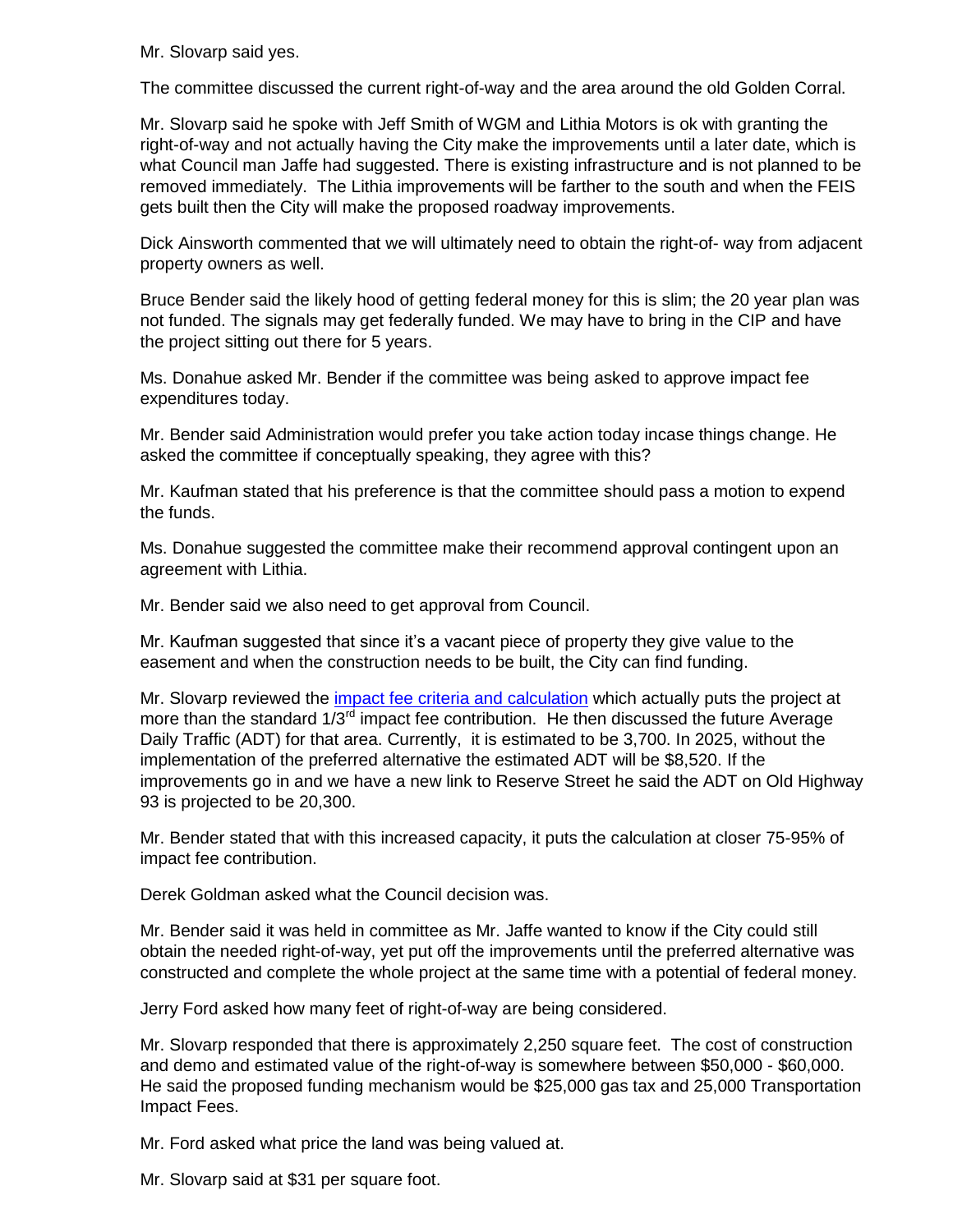Ms. Donahue asked where that figure came from.

Mr. Slovarp said he asked WGM to provide what they thought and their estimate was \$25-31 per square foot.

Mr. Kaufman said Lambros ERA said about \$30 per square foot.

Mr. Ford said commercial frontage on Reserve is about \$17 per square foot but it's not that too far off.

John Freer said he sees no reason not to support this. It is not money to purchase anything, but to put the improvements in. He doesn't think there is any reason we can't allocate the impact fee funds and expend at a later date.

Mr. Bender agreed. He would like to see how it would come back in the future. It puts us in a better negotiating position. He wanted to clarify that on the impact fee calculation, the expanded capacity of the improvements would put 75% of the cost of these improvements for capacity.

Ms. Donahue expressed concerns that this is the highest percentage of impact fees proposed, as we are usually at 1/3rd of the total cost of the project. And we are talking about only a small piece of this project.

Mr. Freer inquired as to what the total cost of the project is.

Mr. Slovarp said no idea at this time.

Mr. Bender said swapping right-of-way for improvements is a standard City procedure. We have used it over and over and are confronted with this on  $3<sup>rd</sup>$  street now.

Ms. Donahue said we know the expenditure will be approved because it meets the capacity standard. Can the committee recommend that we approve the expenditure up to 1/3 of this entire cost of this project which would be more than \$25,000?

Mr. Bender said it would be in the several hundreds of thousands of dollars and that would be helpful. It would work.

The committee discussed ways of allocating the funding and keeping it within the standard 1/3 contribution.

**Mr. Freer moved to recommend and approve \$25,000 of Transportation Impact Fees based on the consideration that it will be deducted from the entire contribution of Transportation Impact Fees for the Preferred Alternative 5A Miller Creek Road Project.** 

**Mr. Ainsworth seconded the motion.**

**Upon a voice vote, the motion carried with Nick Kaufman abstaining**.

**E.** Adjournment.

The meeting was adjourned at 4:40 pm

Respectfully submitted,

*Dee Andersen*.